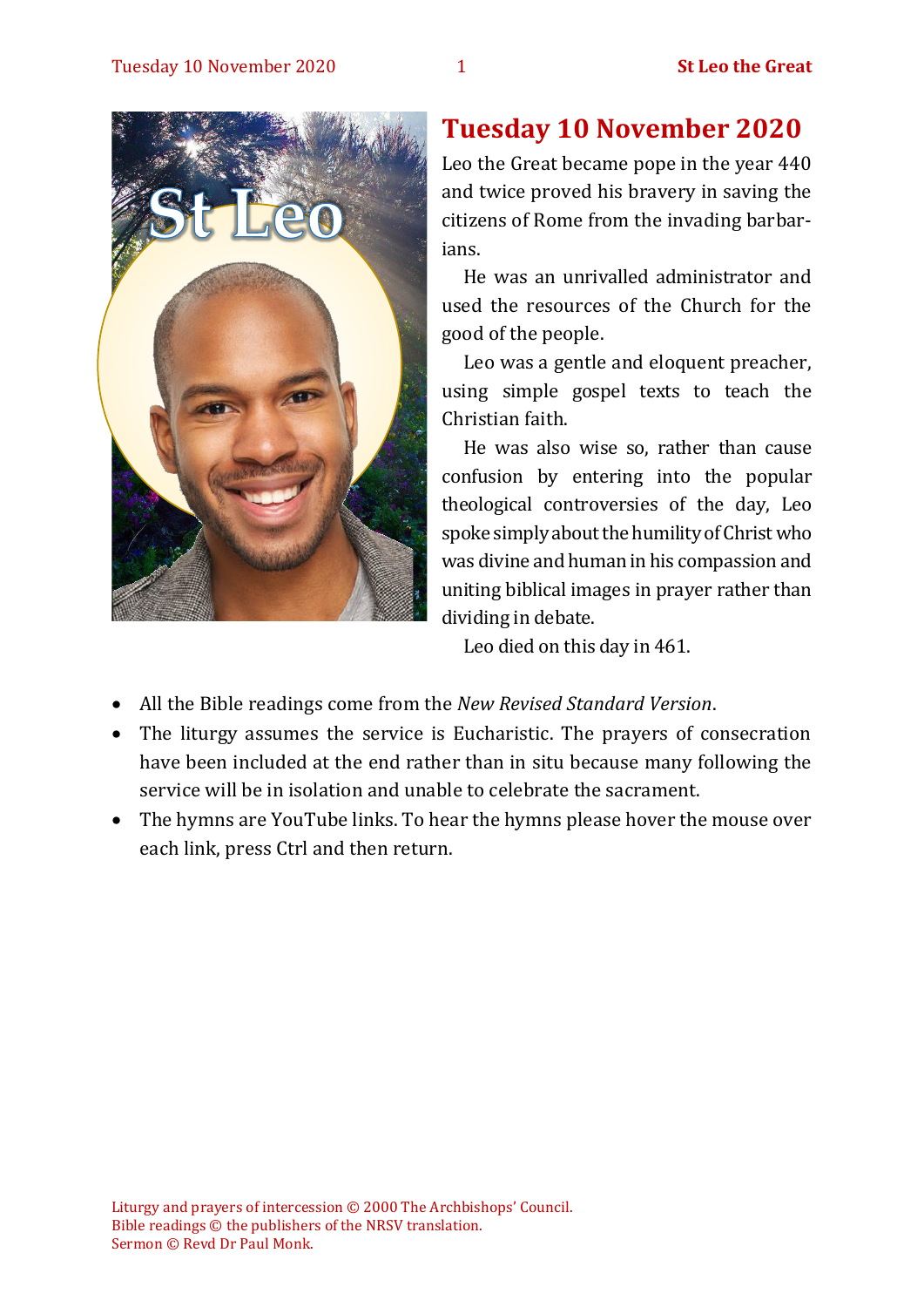## **Introduction and welcome**

HYMN 1 **[Jesus is Lord!](https://www.youtube.com/watch?v=S0WhXslQGMQ)** (please click on this link to hear the hymn)

## **The Welcome**

In the name of the Father, and of the Son, and of the Holy Spirit

All **Amen.**

The Lord be with you

All **And also with you.**

## **The Preparation**

All **Almighty God,**

**to whom all hearts are open, all desires known, and from whom no secrets are hidden: cleanse the thoughts of our hearts by the inspiration of your Holy Spirit, that we may perfectly love you, and worthily magnify your holy name; through Christ our Lord. Amen.**

Our Lord Jesus Christ said: The first commandment is this: 'Hear, O Israel, the Lord our God is the only Lord. You shall love the Lord your God with all your heart, with all your soul, with all your mind, and with all your strength.'

And the second is this: 'Love your neighbour as yourself.' There is no other commandment greater than these. On these two commandments hang all the law and the prophets. All **Amen. Lord, have mercy.**

Christ calls us to share the heavenly banquet of his love with all the saints in earth and heaven. Therefore, knowing our unworthiness and sin, let us confess our sins in penitence and faith, firmly resolved to keep God's commandments and to live in love and peace with all.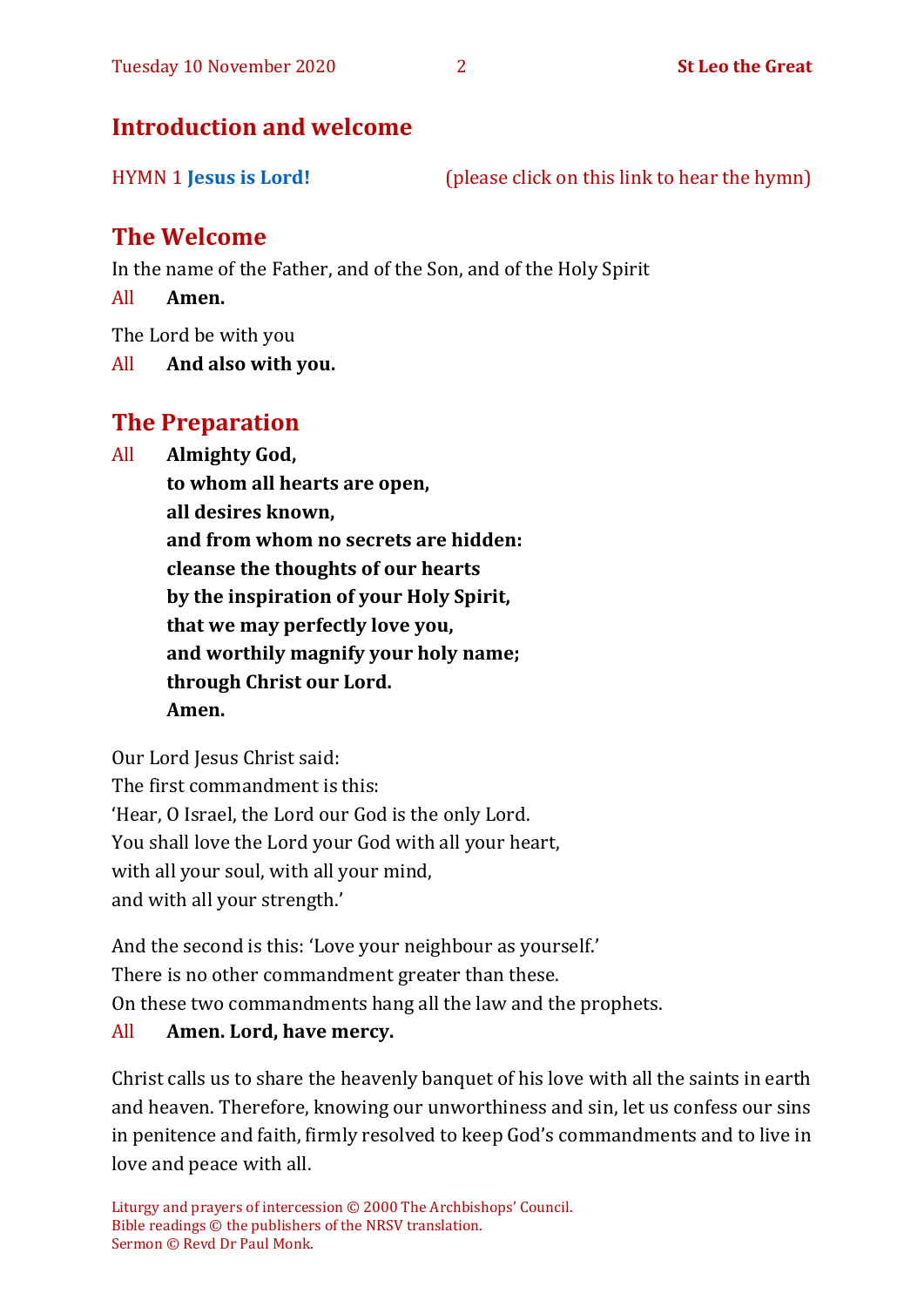All **Almighty God, our heavenly Father, we have sinned against you and against our neighbour in thought and word and deed, through negligence, through weakness, through our own deliberate fault. We are truly sorry and repent of all our sins. For the sake of your Son Jesus Christ, who died for us, forgive us all that is past and grant that we may serve you in newness of life to the glory of your name. Amen.**

Almighty God,

who forgives all who truly repent, have mercy upon you, pardon and deliver you from all your sins, confirm and strengthen you in all goodness, and keep you in life eternal; through Jesus Christ our Lord. All **Amen.**

## **The Gloria**

This Gloria is sung to the tune of 'Cwm Rhondda'. Click **[here](about:blank)** for the tune.

All **Glory be to God in Heaven, Songs of joy and peace we bring, Thankful hearts and voices raising, To creation's Lord we sing. Lord we thank you, Lord we praise you, Glory be to God our King: Glory be to God our King. Lamb of God, who on our shoulders, Bore the load of this world's sin; Only Son of God the Father, You have brought us peace within.**

Liturgy and prayers of intercession © 2000 The Archbishops' Council. Bible readings © the publishers of the NRSV translation. Sermon © Revd Dr Paul Monk.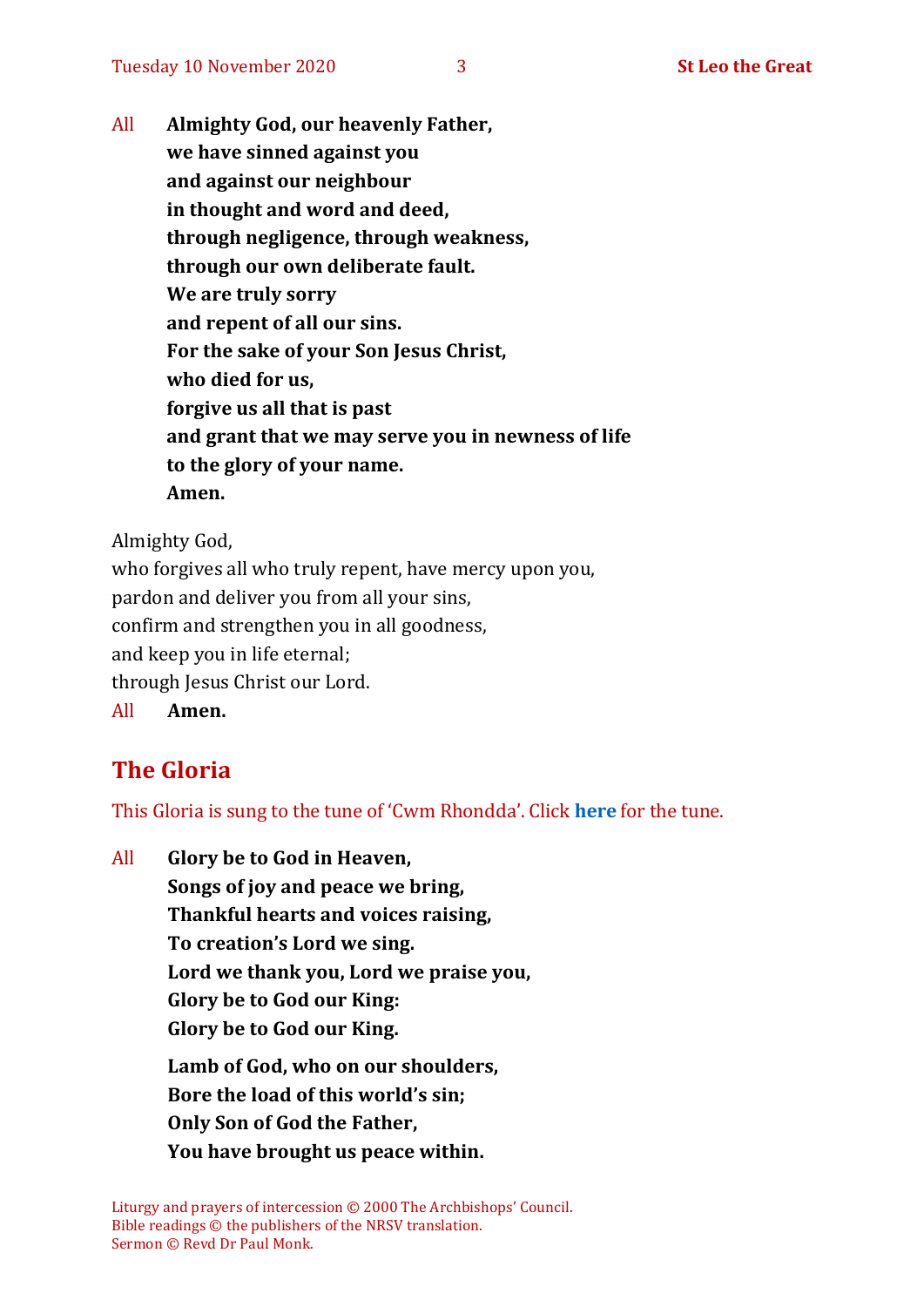**Lord, have mercy, Christ have mercy, Now your glorious reign begin: Now your glorious reign begin.**

**You O Son of God are Holy, You we praise with one accord. None in heav'n or earth is like you, Only you are Christ the Lord. With the Father and the Spirit, Ever worshipped and adored: Ever worshipped and adored.**

## **The Collect for St Leo**

God our Father,

who made your servant Leo strong in the defence of the faith: fill your Church with the spirit of truth that, guided by humility and governed by love, she may prevail against the powers of evil; through Jesus Christ your Son our Lord, who is alive and reigns with you, in the unity of the Holy Spirit, one God, now and for ever.

All **Amen.**

## **First reading**

A reading from the book of the Prophet Malachi

My covenant with him was a covenant of life and well-being, which I gave him; this called for reverence, and he revered me and stood in awe of my name. True instruction was in his mouth, and no wrong was found on his lips. He walked with me in integrity and uprightness, and he turned many from iniquity. For the lips of a priest should guard knowledge, and people should seek instruction from his mouth, for he is the messenger of the Lord of hosts. *Malachi 2:5–7*

This is the Word of the Lord

All **Thanks be to God.**

## **Second reading**

A reading from the First letter of Saint Peter

Liturgy and prayers of intercession © 2000 The Archbishops' Council. Bible readings © the publishers of the NRSV translation. Sermon © Revd Dr Paul Monk.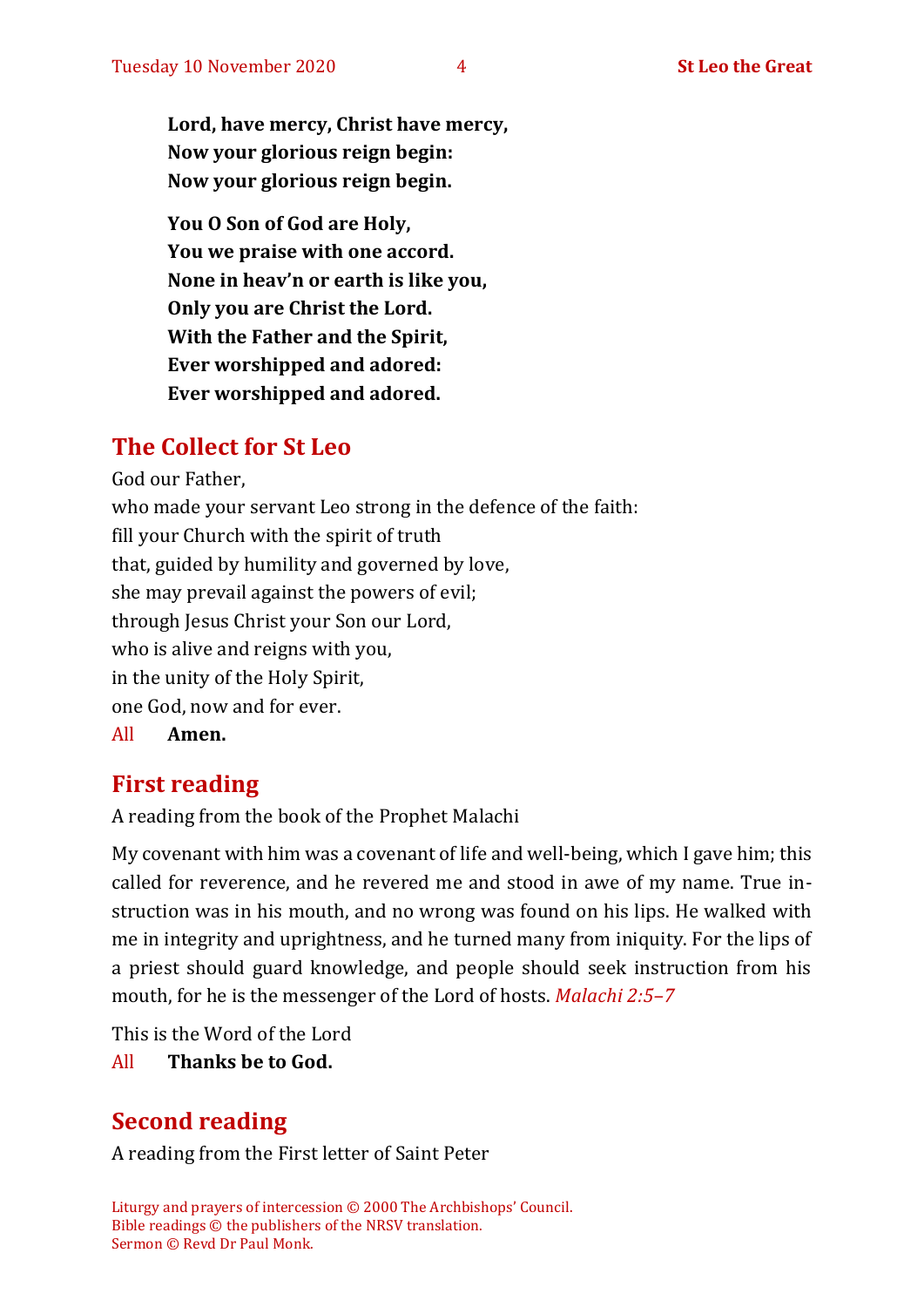Now as an elder myself and a witness of the sufferings of Christ, as well as one who shares in the glory to be revealed, I exhort the elders among you to tend the flock of God that is in your charge, exercising the oversight, not under compulsion but willingly, as God would have you do it—not for sordid gain but eagerly. Do not lord it over those in your charge but be examples to the flock. And when the chief shepherd appears, you will win the crown of glory that never fades away. In the same way, you who are younger must accept the authority of the elders. And all of you must clothe yourselves with humility in your dealings with one another, for 'God opposes the proud, but gives grace to the humble.'

Humble yourselves therefore under the mighty hand of God, so that he may exalt you in due time. Cast all your anxiety on him, because he cares for you. Discipline yourselves, keep alert. Like a roaring lion your adversary the devil prowls around, looking for someone to devour. Resist him, steadfast in your faith, for you know that your brothers and sisters in all the world are undergoing the same kinds of suffering. And after you have suffered for a little while, the God of all grace, who has called you to his eternal glory in Christ, will himself restore, support, strengthen, and establish you. To him be the power forever and ever. *1 Peter 5:1–11*

This is the Word of the Lord

#### All **Thanks be to God.**

HYMN 2 **[Nunc dimittis](https://www.youtube.com/watch?v=RqpIN73xjow)** (please click on this link to hear the hymn)

## **Gospel reading**

Hear the Gospel of our Lord Jesus Christ according to Matthew

#### All **Glory to you O Lord.**

When Jesus came into the district of Caesarea Philippi, he asked his disciples, 'Who do people say that the Son of Man is?' And they said, 'Some say John the Baptist, but others Elijah, and still others Jeremiah or one of the prophets.' He said to them, 'But who do you say that I am?' Simon Peter answered, 'You are the Messiah, the Son of the living God.'

Jesus answered him, 'Blessed are you, Simon son of Jonah! For flesh and blood has not revealed this to you, but my Father in heaven. And I tell you, you are Peter, and on this rock I will build my church, and the gates of Hades will not prevail against it. I will give you the keys of the kingdom of heaven, and whatever you bind on earth will be bound in heaven, and whatever you loose on earth will be loosed in heaven.' *Matthew 16:13–19*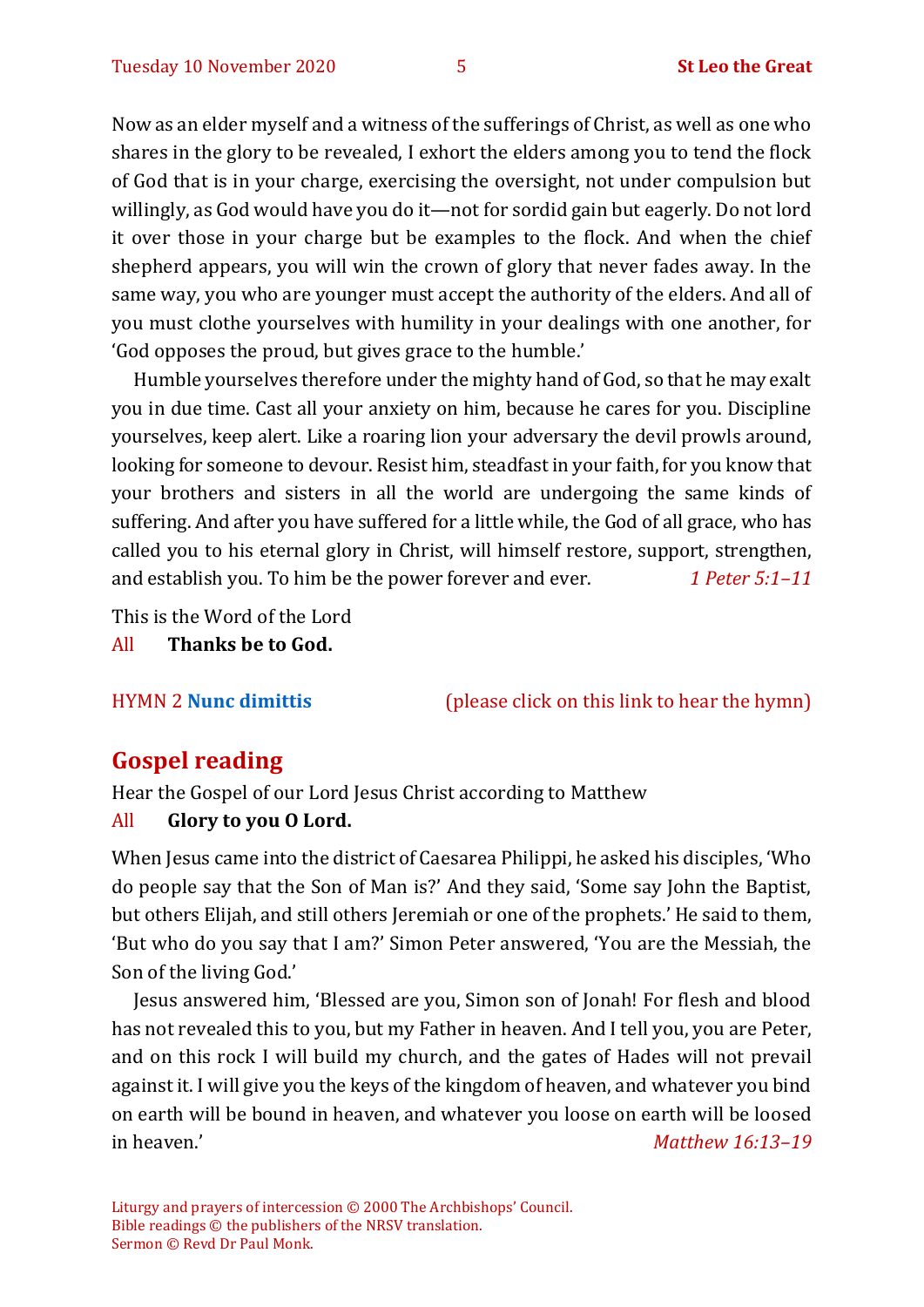This is the Gospel of the Lord

All **Praise to you O Christ.** 

### **Sermon**

Our Gospel passage includes Jesus' giving Simon (Cephas) a nickname. He's saying there is something so solid and immovable in Simon's nature that it reminds him of a solid stone. He's dependable and unmoving. He's permanent and he's strong.

There are many types of rock. The softest rock, talc, which is softer than paper. Flint is harder than many forms of steel. Granite is almost impervious to all forms of chemical attack but chalk dissolves readily in acids, even weak acid like rain.

Differing aspects of Peter's character illustrate each of these types of rock—the weaker sides tend to occur before the crucifixion and the stronger forms after Pentecost. But there is one form of rock that seems to say everything about Peter: Blackpool rock.

Blackpool rock is made in such a way that it carries a name through its entire length. Wherever we snap it or bite into such a stick of rock, we see the same word or name. In Peter's case, that name is 'Jesus'. It's because 'Jesus' occupies every part of Peter's life EDDIN that Jesus praises Him. Jesus builds His Church on Peter because Jesus goes all the way through him.*Jesus builds* 



*his Church on them because they build their lives on him.*

Christians reading this passage are sometimes encouraged to see Peter as somehow being unique. He was a one off and therefore Jesus builds his Church on this one individual. That's not what today's Gospel passage is saying. Jesus would have used Simon's real name rather than a nickname if he was narrowing his meaning into one single life. Rather, Jesus implies that he builds a new part of His Kingdom on anyone living and working with the same characteristics as lived by St Peter.

Jesus also wants to build the Kingdom on us. We therefore need to be like a stick of rock: we need to live in such a way that the name of Jesus occurs all the way through our lives. We need to live like Jesus publicly and privately. The way we use our time, talents, and money need to display him. That's what St Peter's Letter is trying to say. It's a call to through-and-through commitment. If we live in this way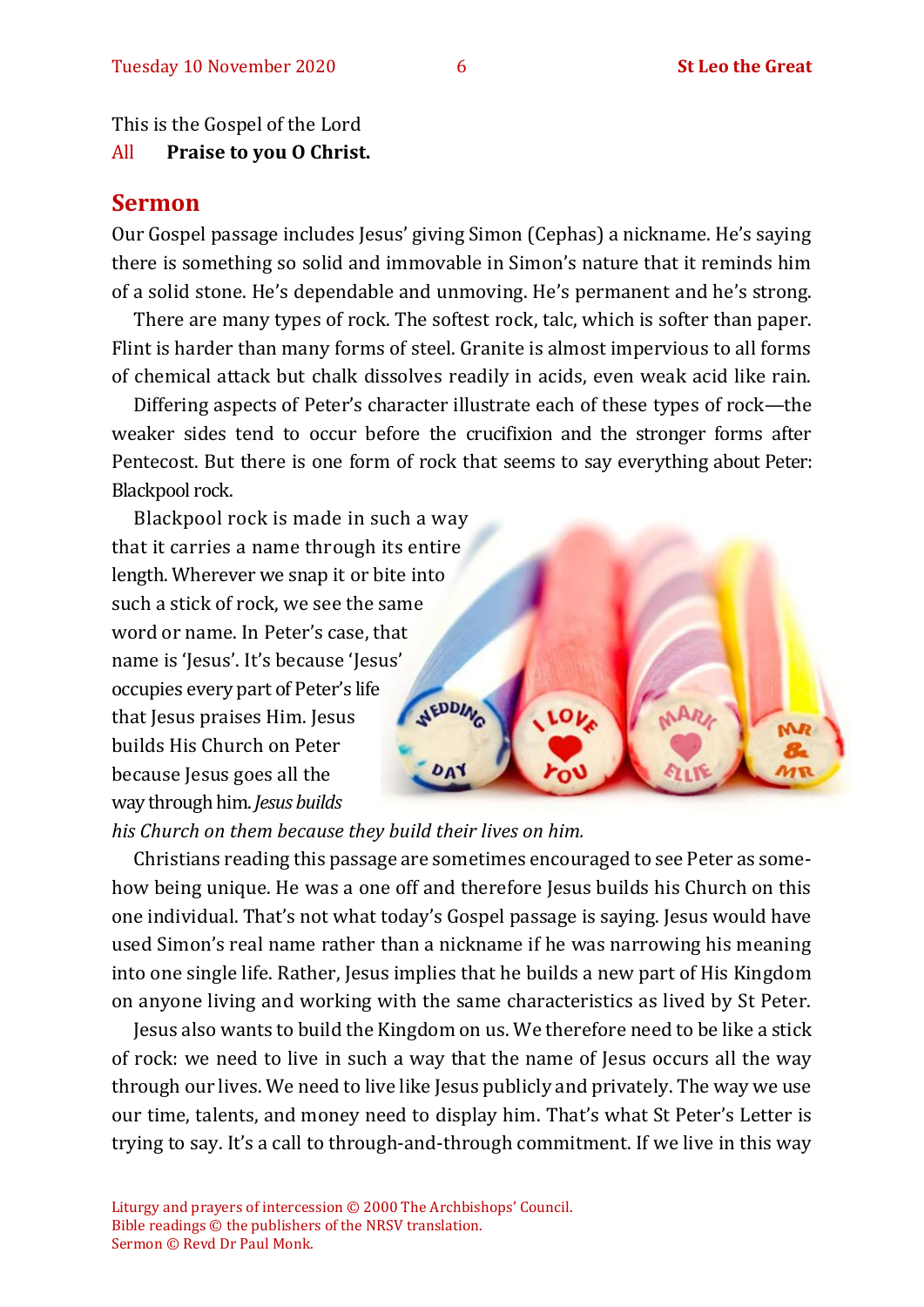then Jesus will say to us, like Peter, 'You are a rock and on you I will build my Church.'

# **The Creed**

Do you believe and trust in God the Father, the source of all being and life, the one for whom we exist?

### All **We believe and trust in him.**

Do you believe and trust in God the Son, who took our human nature, died for us and rose again?

#### All **We believe and trust in him.**

Do you believe and trust in God the Holy Spirit, who gives life to the people of God and makes Christ known in the world?

#### All **We believe and trust in him.**

This is the faith of the Church.

All **This is our faith. We believe and trust in one God, Father, Son and Holy Spirit. Amen.**

# **Prayers of intercession**

We pray to the Lord. In faith we pray.

#### All **We pray to you, our God.**

That the rest of this day may be holy, peaceful and full of your presence: in faith we pray.

#### All **We pray to you, our God.**

That the work we have done and the people we have met today may bring us closer to you: in faith we pray.

#### All **We pray to you, our God.**

That we may hear and respond to your call to peace and justice:

in faith we pray.

#### All **We pray to you, our God.**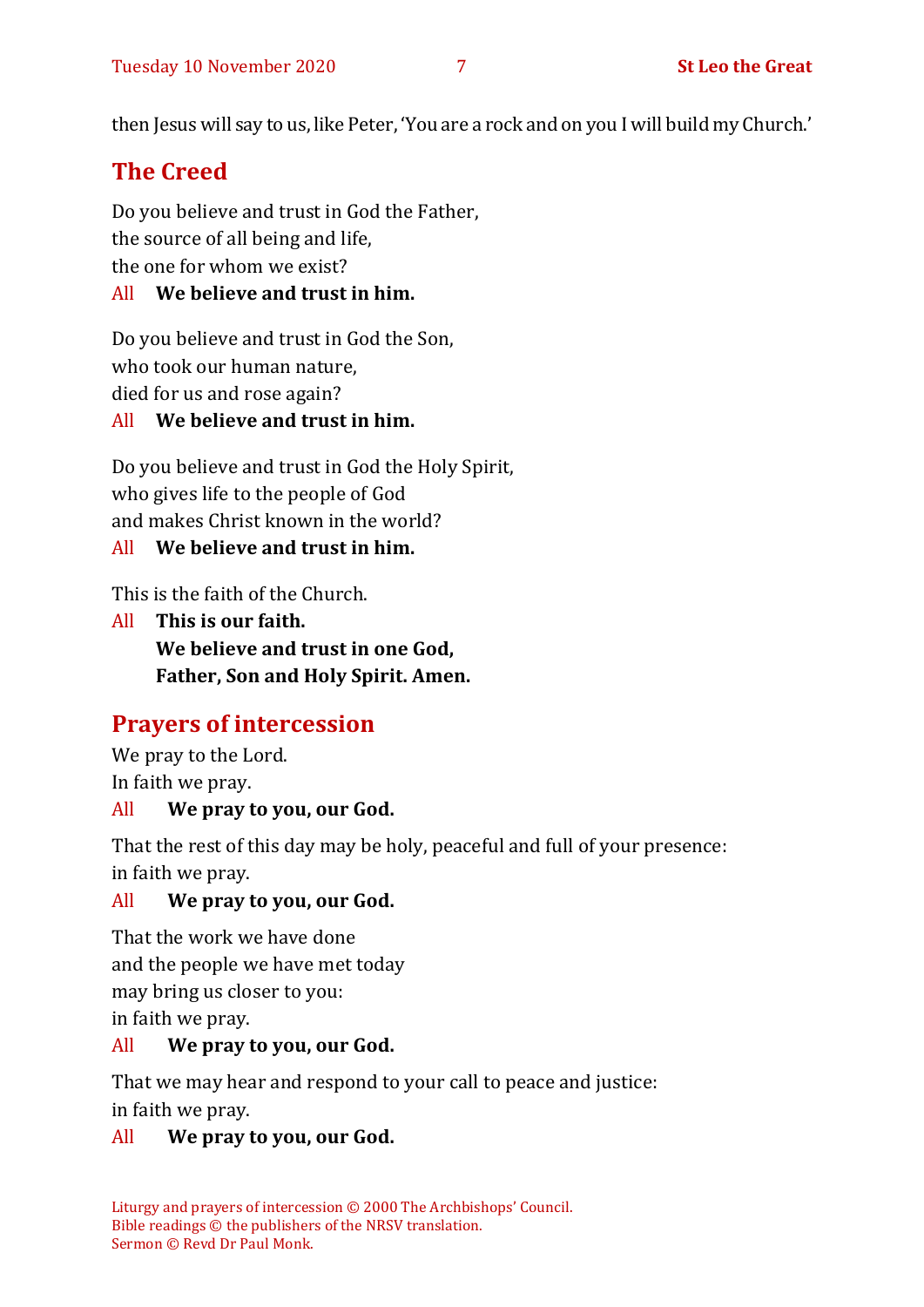That you will sustain the faith and hope of those who are lonely, oppressed and anxious:

in faith we pray.

#### All **We pray to you, our God.**

That you will strengthen us in your service, and fill our hearts with longing for your kingdom: in faith we pray.

#### All **We pray to you, our God.**

Merciful Father,

All **accept these prayers for the sake of your Son, our Saviour Jesus Christ. Amen.**

## **The peace**

Unto us a child is born, unto us a son is given, and his name shall be called the Prince of Peace.

The peace of the Lord be always with you,

All **And also with you.**

HYMN 3 **[The King of Love my shepherd is](https://www.youtube.com/watch?v=b3GFVW6m9Qo)** (click on this link to hear the hymn)

The liturgy of the Communion Service appears below

# The Dismissal

Christ the Son of God, born of Mary, fill you with his grace to trust his promises and obey his will; and the blessing of God the Almighty: Father, Son, and Holy Spirit, be with you now and remain with you always.

All **Amen.**

#### HYMN 4 **[The Lord's my shepherd](https://www.youtube.com/watch?v=IDAIwMvFcXQ)** (please click on this link to hear the hymn)

Go in peace to love and serve the Lord.

#### All **In the name of Christ. Amen.**

Liturgy and prayers of intercession © 2000 The Archbishops' Council. Bible readings © the publishers of the NRSV translation. Sermon © Revd Dr Paul Monk.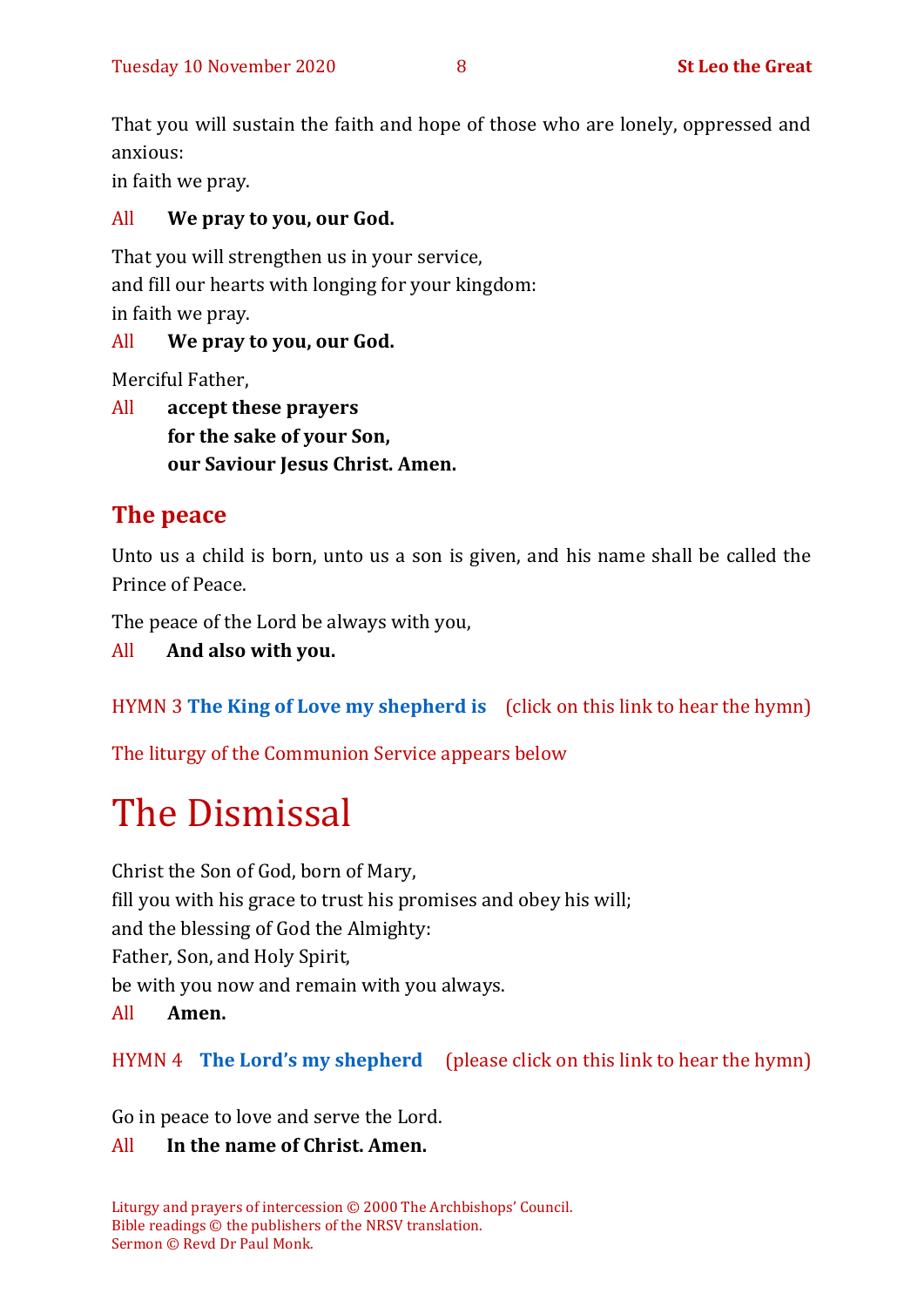# The Liturgy of the Sacrament

## Eucharistic Prayer (prayer E)

The Lord be with you

### All **and also with you.**

Lift up your hearts.

### All **We lift them to the Lord.**

Let us give thanks to the Lord our God.

#### All **It is right to give thanks and praise.**

It is indeed right, our duty and our joy, always and everywhere to give you thanks, holy Father, almighty and eternal God, through Jesus Christ our Lord. And now we give thanks, most gracious God, surrounded by a great cloud of witnesses and glorified in the assembly of your saints. The glorious company of apostles praise you. The noble fellowship of prophets praise you. The white-robed army of martyrs praise you. We, your holy Church, acclaim you. In communion with angels and archangels, and with all who served you on earth and worship you now in heaven, we raise our voice to proclaim your glory, for ever praising you and saying:

All **Holy, holy, holy Lord, God of power and might, heaven and earth are full of your glory. Hosanna in the highest. Blessed is he who comes in the name of the Lord. Hosanna in the highest.**

We praise and bless you, loving Father, through Jesus Christ, our Lord; and as we obey his command, send your Holy Spirit, that broken bread and wine outpoured may be for us the body and blood of your dear Son.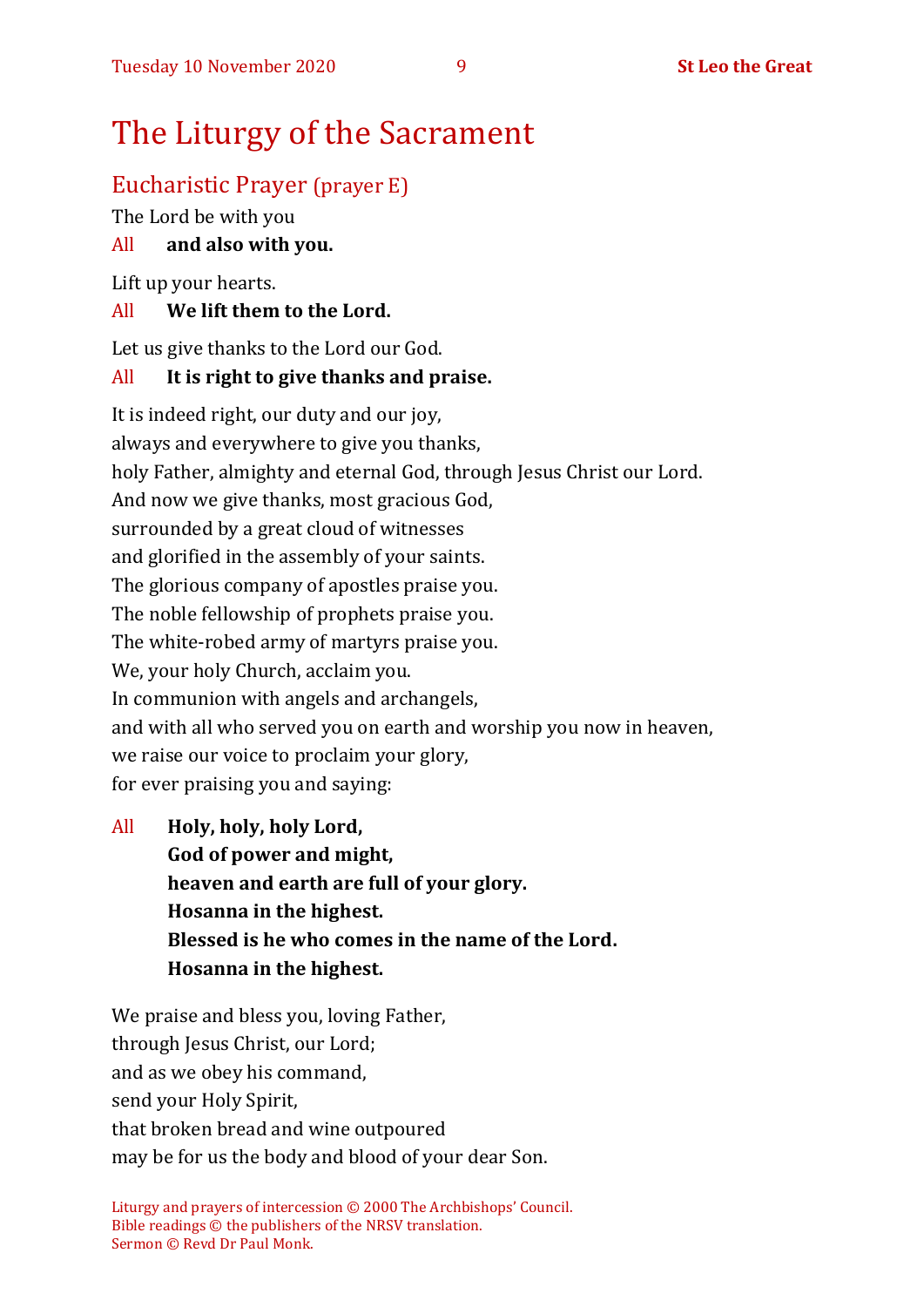On the night before he died he had supper with his friends and, taking bread, he praised you. He broke the bread, gave it to them and said: Take, eat; this is my body which is given for you; do this in remembrance of me.

When supper was ended he took the cup of wine. Again he praised you, gave it to them and said: Drink this, all of you; this is my blood of the new covenant, which is shed for you and for many for the forgiveness of sins. Do this, as often as you drink it, in remembrance of me.

So, Father, we remember all that Jesus did, in him we plead with confidence his sacrifice made once for all upon the cross.

Bringing before you the bread of life and cup of salvation, we proclaim his death and resurrection until he comes in glory.

Great is the mystery of faith:

All **Christ has died. Christ is risen. Christ will come again.**

Lord of all life, help us to work together for that day when your kingdom comes and justice and mercy will be seen in all the earth.

Look with favour on your people, gather us in your loving arms and bring us with Leo and all the saints to feast at your table in heaven.

Through Christ, and with Christ, and in Christ, in the unity of the Holy Spirit, all honour and glory are yours, O loving Father,

for ever and ever.

#### All **Amen.**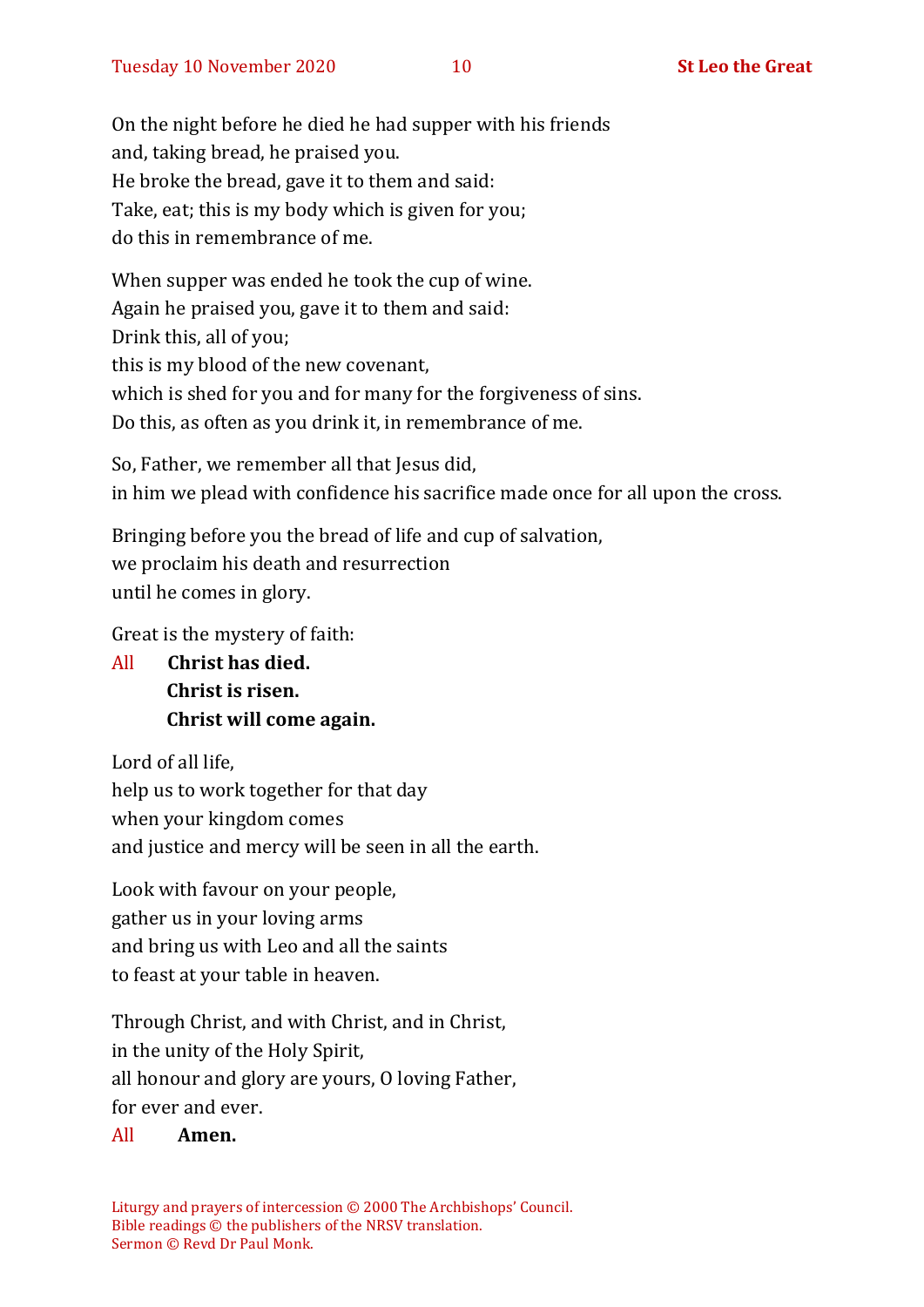# The Lord's Prayer

As our Saviour taught us, so we pray

All **Our Father in heaven, hallowed be your name, your kingdom come, your will be done, on earth as in heaven. Give us today our daily bread. Forgive us our sins as we forgive those who sin against us. Lead us not into temptation but deliver us from evil. For the kingdom, the power,** 

**and the glory are yours now and for ever. Amen.**

# Breaking of the Bread

We break this bread to share in the body of Christ.

- All **Though we are many, we are one body, because we all share in one bread.**
- All **Lamb of God,**

**you take away the sin of the world, have mercy on us.**

**Lamb of God, you take away the sin of the world, have mercy on us.**

**Lamb of God, you take away the sin of the world, grant us peace.**

Draw near with faith. Receive the body of our Lord Jesus Christ which he gave for you, and his blood which he shed for you. Eat and drink in remembrance that he died for you, and feed on him in your hearts by faith with thanksgiving.